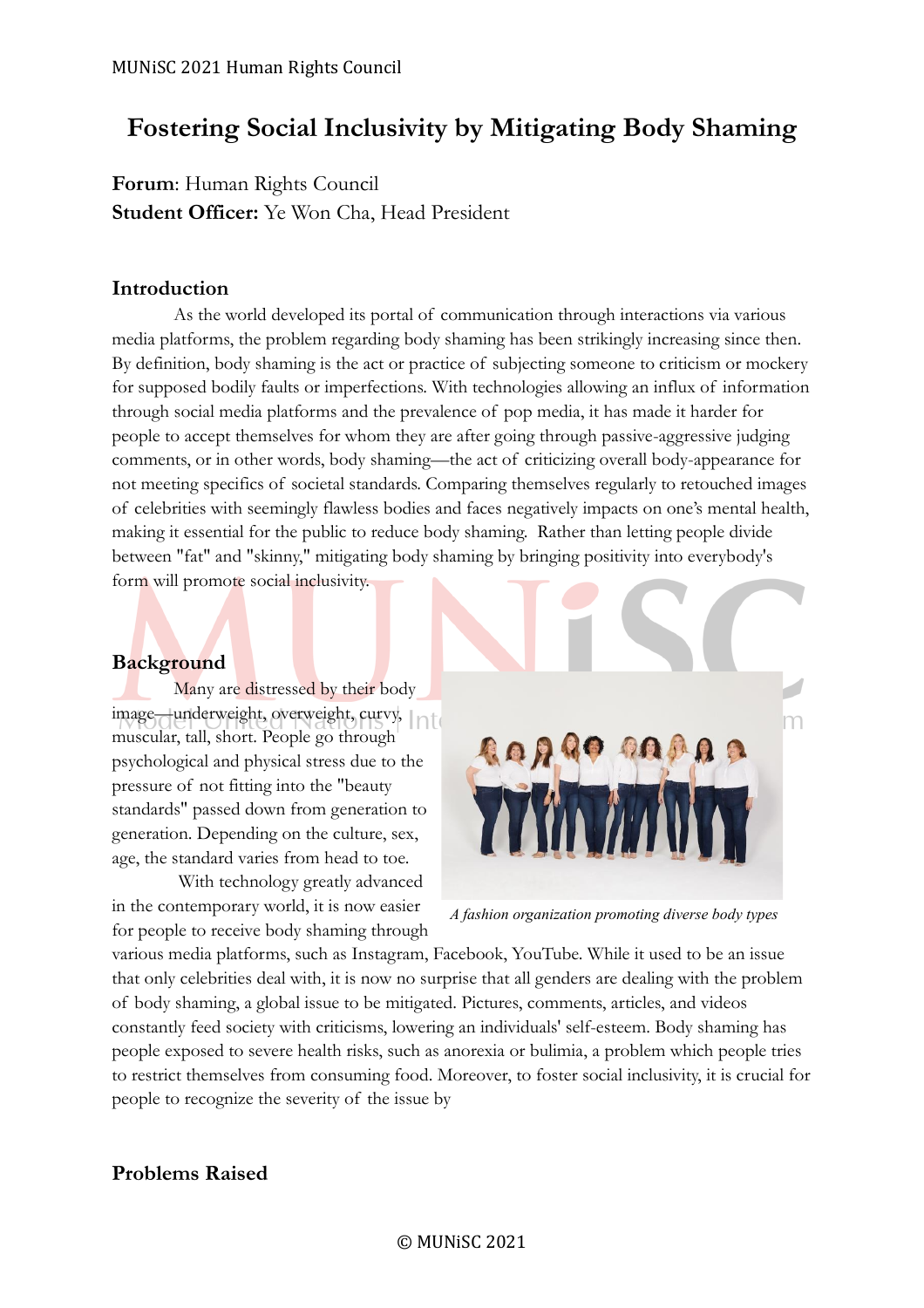#### MUNiSC 2021 Human Rights Council

Problems have been raised in the continent of Africa. Mauritania has a special beauty standard of favoring plumpish body shapes. Despite the fact that the country is plagued with food shortages and severe droughts, most Mauritanian girls aging from five to nineteen go through Leblouh, which is a practice of force-feeding girls to achieve an obese body shape. Girls are culturally pressured to gain weight as it is predicted that the heavier the girl, the higher prospect she will have for marriage. Parents are overjoyed when their daughter's gain weight and often brag about their weights.

During the fattening process, most girls are sent off to fat camps in the desert in which they are required to eat a diet of 16,000 calories a day, which is more than the average calory that an adult should consume. The camp overseers force the girls to drink and eat multiple times a day and instruct them to limit their physical activities. A refusal to comply with the cultural practice will result in physical and mental torturing. If their stomachs are



*A child going through the practice of Leblouh* 

unable to adapt to massive eating, they are given a concoction of pills to obtain the same result as other girls. This process is known as a "chemical gavage," where girls are given growth hormones, contraceptives, and steroid hormones to bulk up. Although Leblouh has brought serious adverse effects, such as heart failure, kidney failure, diabetes, women's reproductive problems, joint pain, and a campaign against child abuse to bring awareness of the health risks of obesity has been made by the government, it has never been outlawed.

# Model United Nations | International Schools Consortium

Numerous organizations have been made to foster society to not be confined to the internet society. The body-positive movement, #Body positivity addresses individual voices and organizations regarding the issues of body image for folks of all sizes. Their movement has been active since 2012 for the purpose of allowing people to have autonomy in their physical form despite the beauty standards.

Inhabiting our own beauty gives confidence, allowing people to see the beauty in others without the distraction of competitive comparisons. Expressing our beauty doesn't make us conceited and separate from others. Thus, self-esteem and self-acceptance is crucial to gain positive body image because they have to be able to appreciate and respect their body.

#### **Key Players**

*South Korea*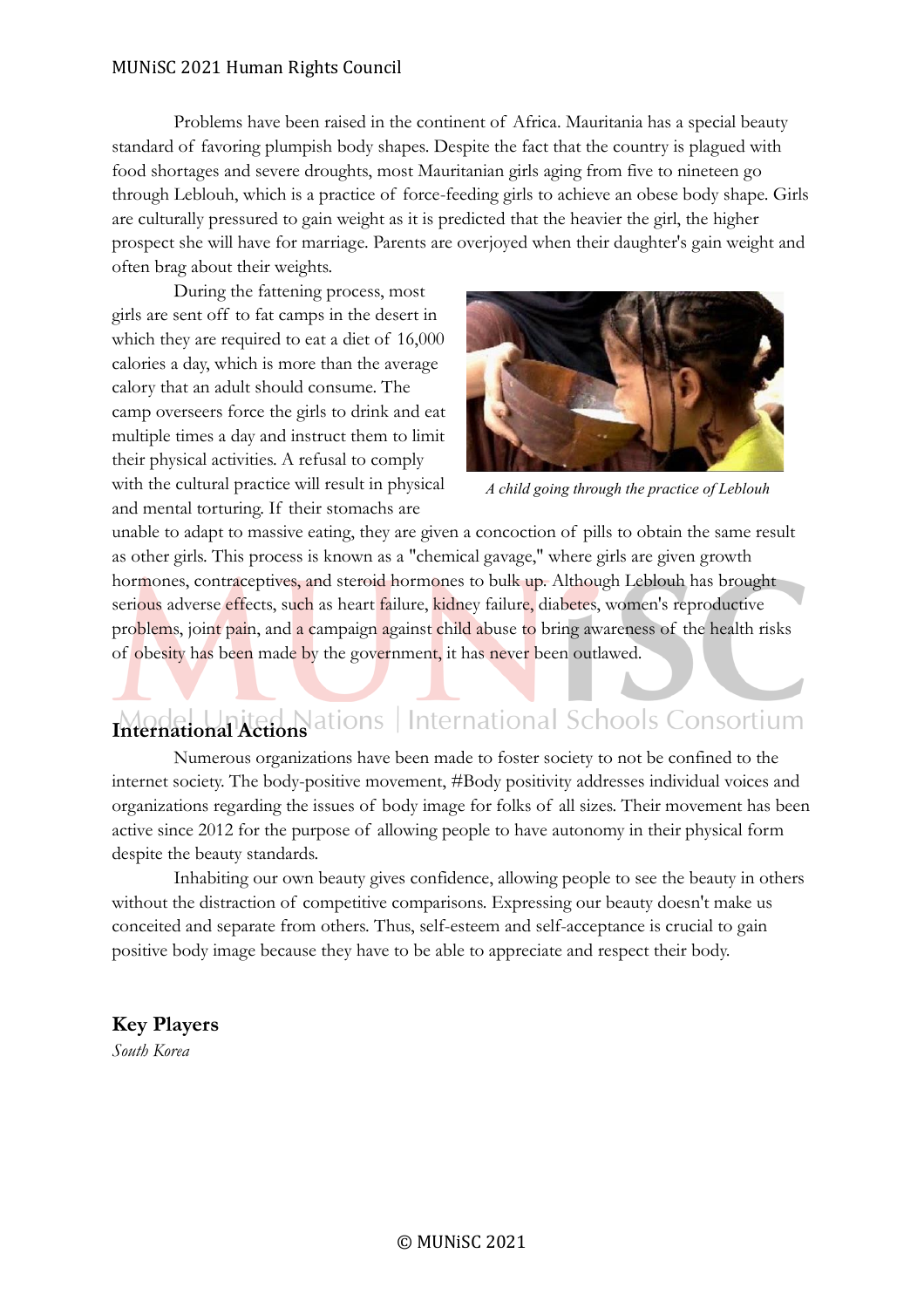#### MUNiSC 2021 Human Rights Council

 Society and mass media constantly bombard the people with images that idealize a certain body type. These unrealistic images often cause young individuals to have a conflicted relationship with their bodies, resulting them to hate their bodies. The K-Pop industry has been extending its influence worldwide with great popularity. With the frequent exposure of (female) artists, who weigh an average of 46.5kg, many are pressured to keep their bodies aligned with



*Eating Disorder, restricting themselves from eating*

the singers through extensive exercise and diets, which develops anorexia or bulimia nervosa. On the flip side, some artists have been "skinny shamed." Not only are female artists in target of criticisms, but plenty of male artists were mortified being called "un-manly" with no manly features.

"The perfect Korean body, as portrayed through media and Korean dramas, seems to be androgynous, very slim and minimalistic with long straight hair." Moreover, clothing stores in South Korea are "one size fits all," and that one size is small. Finding clothes larger than a US women's size six is challenging, especially since the starting point for "plus-size."

#### *United States of America*

With Hollywood being the biggest entertainment industry in the world located in Los Angeles, there are plenty of actors seeking to get a line in the movie. Body shaming is oftentimes a problem that rise because there are cases where actors are asked to lose weight to get "fit" for a certain movie or a character on film. When the audience regards the actor as a "good fitting" actor, noticing the actor's body during off-season brings hate comments on social media. Serious legal actions were taken as a defense to those criticizing negative comments regarding their body to end body shaming.



*Saudi Arabia Women in their normal attire*

#### *Saudi Arabia*

One of the countries that are most satisfied with their body shape are Muslim states, where women's clothing cultures is very different to from other society. Women in Saudi Arabia wear the abaya in public, which covers every part of their bodies but their eyes. While their culture may seem oppressive, but ultimately, it's liberating for women to be removed from the public pressure to appear a certain way.

#### *Mauritania ugee Camps in South Sudan*

African countries that have serious drought issues, such as Mauritania, has the desire to keep their people with plumped appearance. Obesity synonymous with wealth and beauty. To sustain their beauty, the practice of leblouh has been a popular exercise that has been made to young girls, which are done by force feeding them with excessive calories.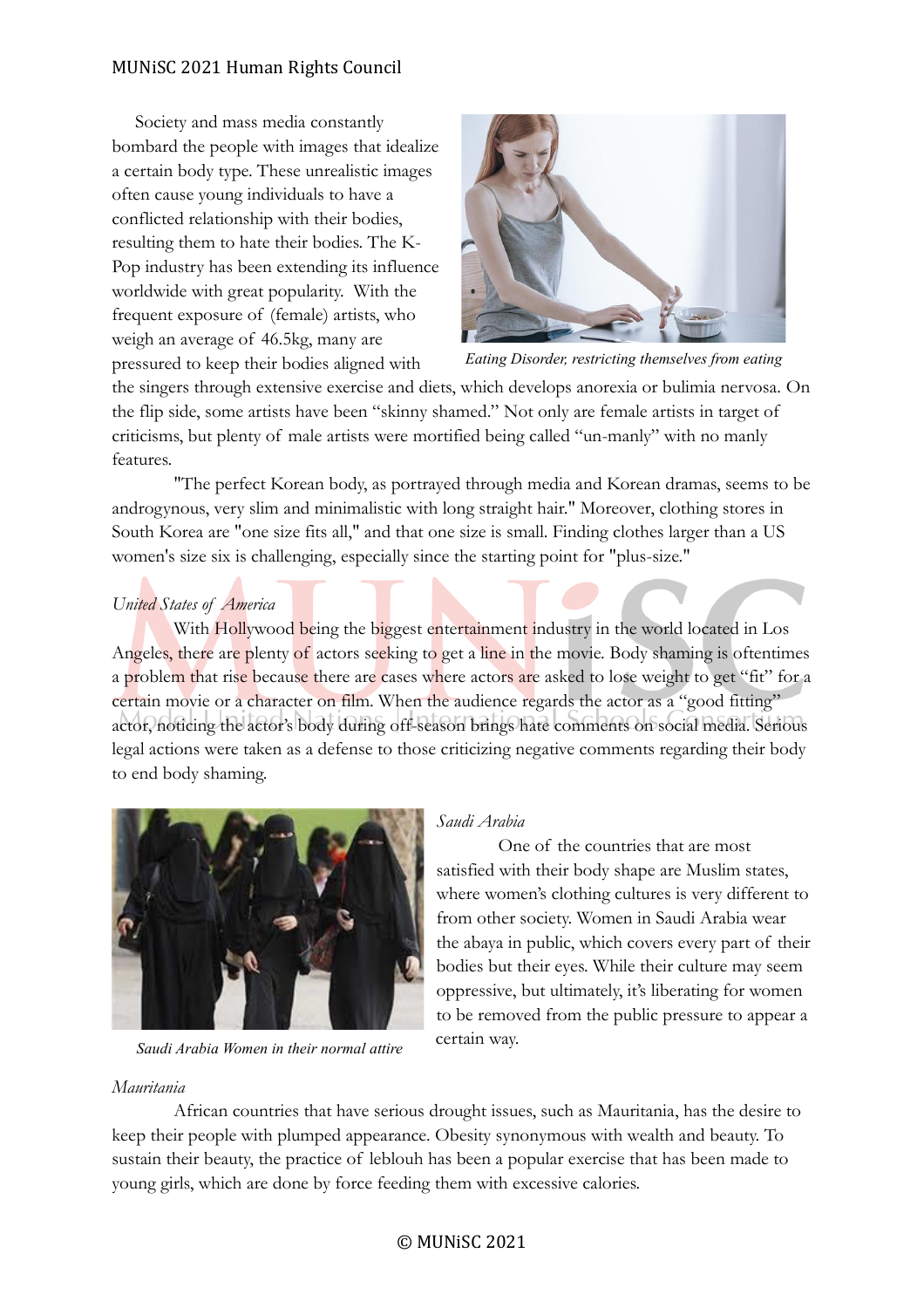#### **Possible Solutions**

As there are many aspects to this problem, many solutions can be proposed. Among the numerous problems that exist within this issue, the three of the gravest are the following:

- 1. Create body positivity campaigns to raise awareness to the public that images posted online is only an "ideal" body shape.
- 2. People should be cautious of commenting on other people's bodies as it can be heard as criticism depending on the beauty standards that they have.
- 3. Have media platforms to post reminders of respectful comments or entirely block the comment section.

Healthy outlook and behaviours, as it is easier to lead a balanced lifestyle with healthier attitudes and practices relating to food and exercise when you are in tune with, and respond to the needs of your body.

#### **Glossary**

*Body Shaming:* humiliating someone by making mocking or critical comments about their body shape or size through media or face to face contact.

*Body Positivity:* a social movement initially created to challenge the ways in which society presents and views the physical body. For example, popularizing overweight women and men.

*Beauty Standards:* the socially constructed notion of attractiveness in appearance that one should strive to achieve and maintain.

*Leblouh:* the practice of force-feeding girls from as young as five to nineteen, in countries where obesity was traditionally regarded as desirable.

#### **Timeline**

*1689 –* First two case of anorexia was found in England. Each from a girl and a boy. *1960 –* The practice of Leblouh, an ancient custom in Africa to force feed girls, began when they gained independence.

*2012 –* The first Body Positivity movement challenging unrealistic feminine beauty